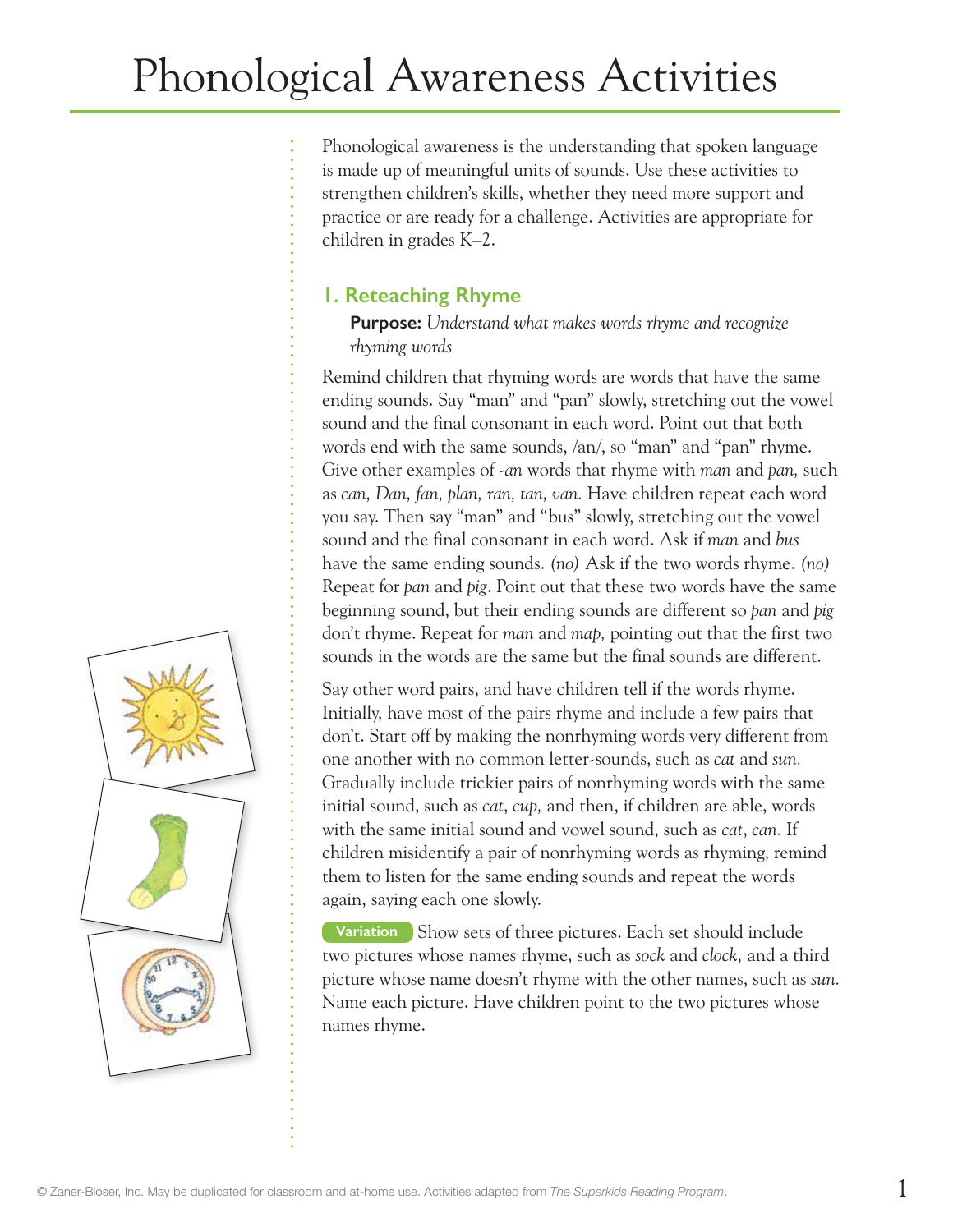### **2. Identifying Rhymes in Nursery Rhymes, Poems, and Stories**

**Purpose:** *Identify rhymes in connected text* **Materials:** *Books with rhyming text*

Say a line from a familiar nursery rhyme and emphasize the rhyming words. For example, say, "One, two, buckle my shoe." Ask children to identify the rhyming words. *(two, shoe)* Repeat the line with children, having them say the rhyming words louder than the rest of the words. Repeat the line a few more times with children, this time having them whisper the rhyming words or clap as they say them. Continue with other lines from the same nursery rhyme or other nursery rhymes.

Reinforce an understanding of rhyming by reading poems and stories that feature rhyming text. Periodically pause as you read and ask children to identify words that rhyme.

**Variation** Sing a song or say a nursery rhyme that children know well. As you sing or speak, stop occasionally to let children fill in a rhyming word. For example, say, "One,  $\text{two}$ , buckle my  $\qquad$ ." Have children supply the missing word. *(shoe)* Do the same when reading a familiar story that has predictable rhyming text.

**TIP: Linking rhymes to printed words** If children struggle to identify rhymes, keep activities focused on spoken or sung words. Once they get better at recognizing rhymes, draw their attention to written rhymes that include decodable words whose ending sounds are spelled the same, such as *hot*, *pot.*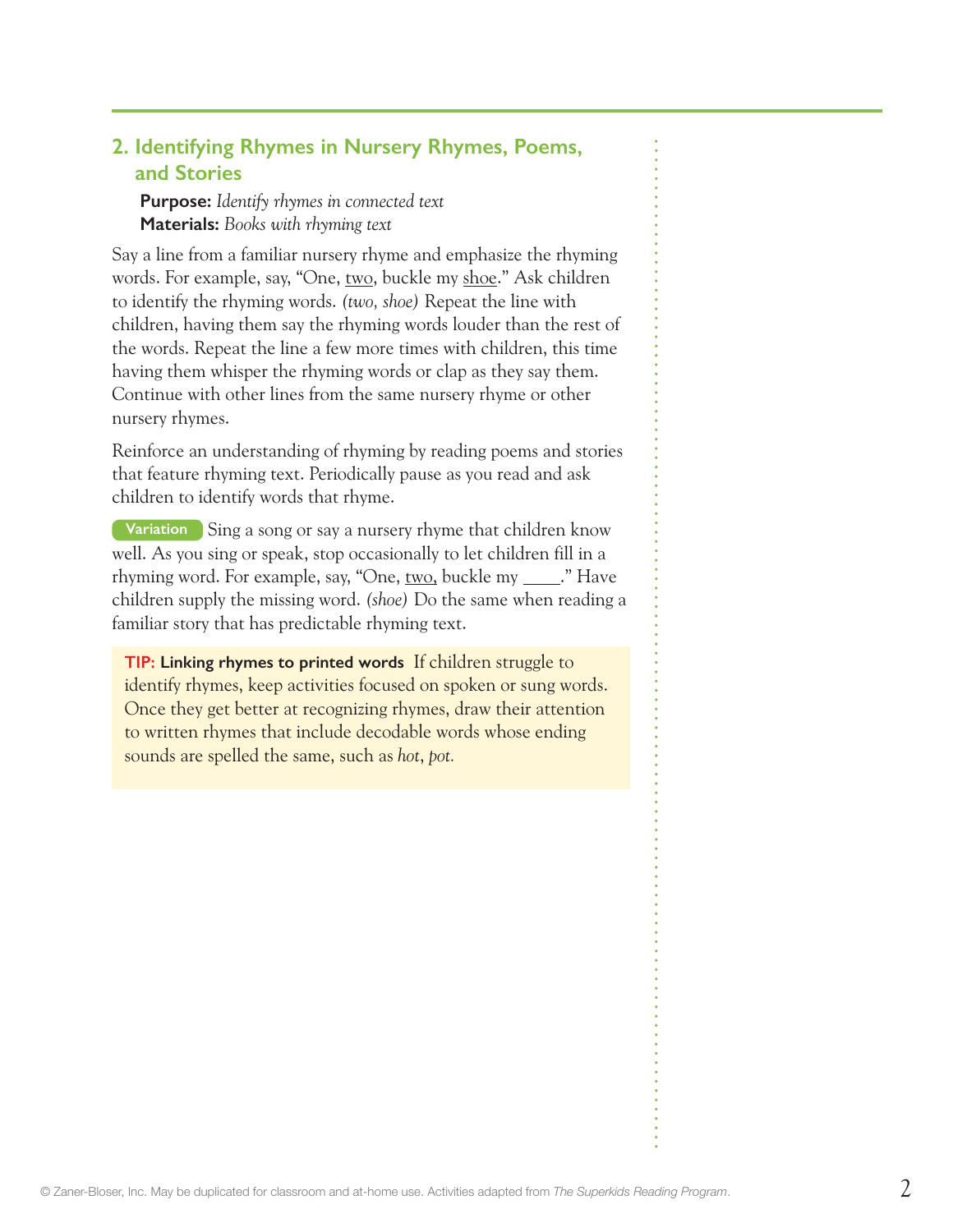#### **3. Completing Rhymes**

**Purpose:** *Produce rhymes when given hints*

Say a sentence with two rhyming words, such as "The goat rowed a boat." Ask children to identify the rhyming words. *(goat, boat)* Then say similar sentences, but say only the beginning sound of the second rhyming word. For example, say, "A man was driving a  $\sqrt{v}$  ." Have children supply the missing rhyming word *(van),* say the complete sentence *(A man was driving a van.)*, and identify the two rhyming words. *(man, van)*

Here are some other sentences you can use:

- A fox hid under a /b/ . *(box)*
- A hen counted to /t/\_\_\_\_\_\_\_. (ten)
- A bug ran across the /r/ . *(rug)*
- Let's <u>bake</u> a chocolate /k/\_\_\_\_\_\_\_\_! (cake)
- I saw a snake by the /l/ . *(lake)*

The <u>king</u> wears a diamond /r/\_\_\_\_\_\_\_\_. (ring)

I sniffed a rose with my /n/ . *(nose)*

Is it true that the sky is  $/bl/$  *(blue)* 

Let's talk as we /w/ \_\_\_\_\_\_\_. (walk)

Eek! There is a mouse in my /h/\_\_\_\_\_\_\_! *(house)* 

April showers bring May /fl/\_\_\_\_\_\_\_. (flowers)

**Variation 1** For greater challenge, don't supply the initial sound for the missing rhyming word, and have children figure out a word that rhymes and makes sense in the sentence.

**Variation 2** Say a word and then say the beginning sound of another word that rhymes with the first word. For example, say "hat" and /k/. Ask children what word rhymes with *hat* and begins with /k/. *(cat)*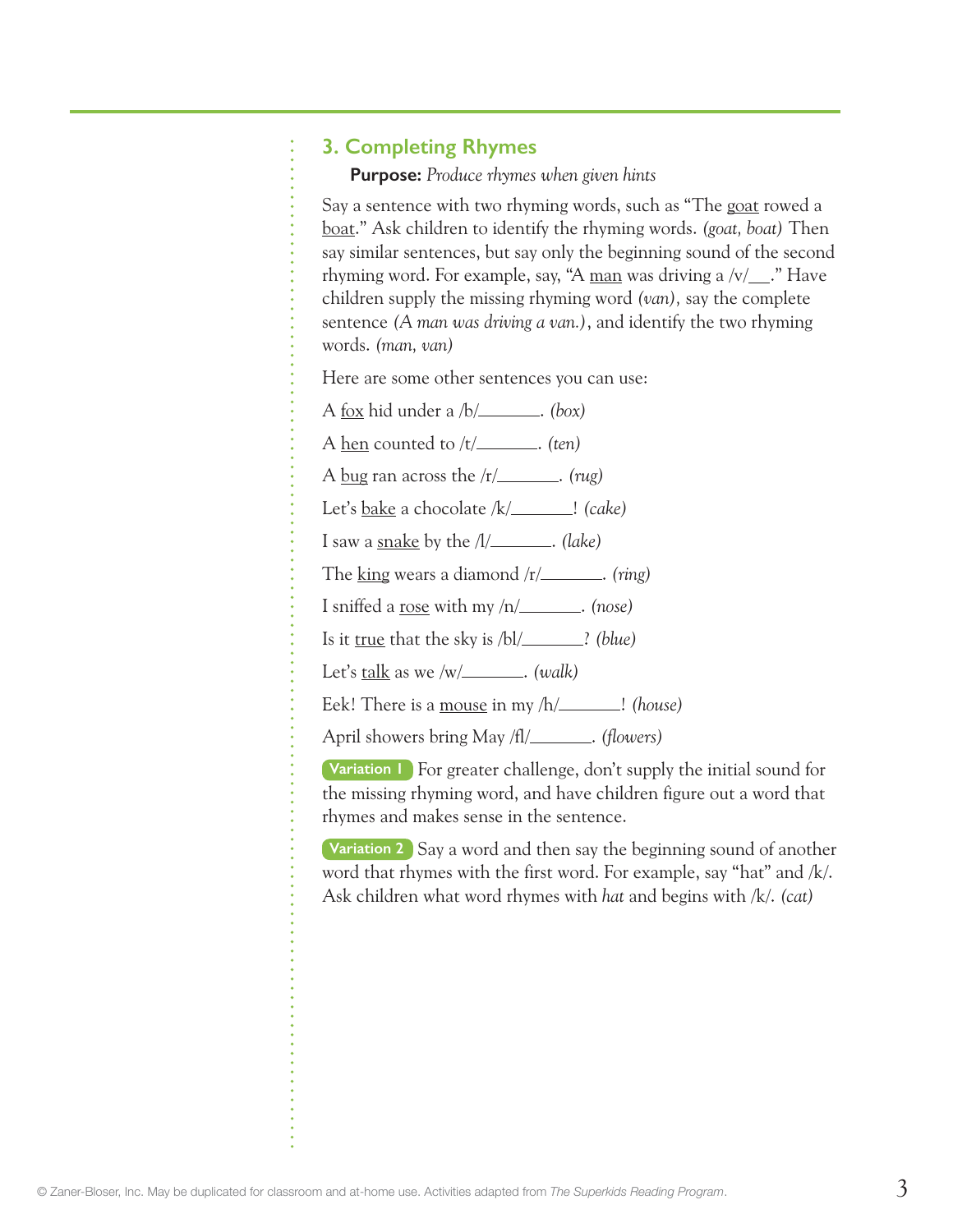### **4. Rhyming Games**

**Purpose:** *Have fun identifying or producing rhymes* **Materials:** *Picture or word cards*

**Odd One Out** Say three words, two that rhyme and one that doesn't, such as *fish, fan, dish.* Have children tell which word doesn't rhyme. *(fan)*

**Rhyming Store** Tell children to imagine that you run a store that only sells things that rhyme. Say, "Come into my store. I can sell you a snake. Do you want something more? I can sell you a \_\_\_\_. " Have children name other things that rhyme with *snake* that you could sell. *(lake, rake, cake, steak)* Repeat for other groups of rhyming words.

**Rhymin' Simon** Have children touch the part of their body that rhymes with the word you say. See examples below. Focus on the body parts children are likely to know.

| red (head)           | peck (neck)          | land (hand)            |
|----------------------|----------------------|------------------------|
| chair (hair)         | goat (throat)        | calm ( <i>palm</i> )   |
| race (face)          | boulders (shoulders) | crumb <i>(thumb)</i>   |
| week (cheek)         | best (chest)         | stinky (pinkie)        |
| my (eye or thigh)    | jelly (belly)        | linger <i>(finger)</i> |
| rose (nose or toes)  | yummy (tummy)        | bee (knee)             |
| ships (lips or hips) | sack (back)          | peg (leg)              |
| booth (tooth)        | fine (spine)         | soot (foot)            |
| fin (chin or shin)   | farm (arm)           | peel (heel)            |
| fear <i>(ear)</i>    | list (wrist)         | low (toe)              |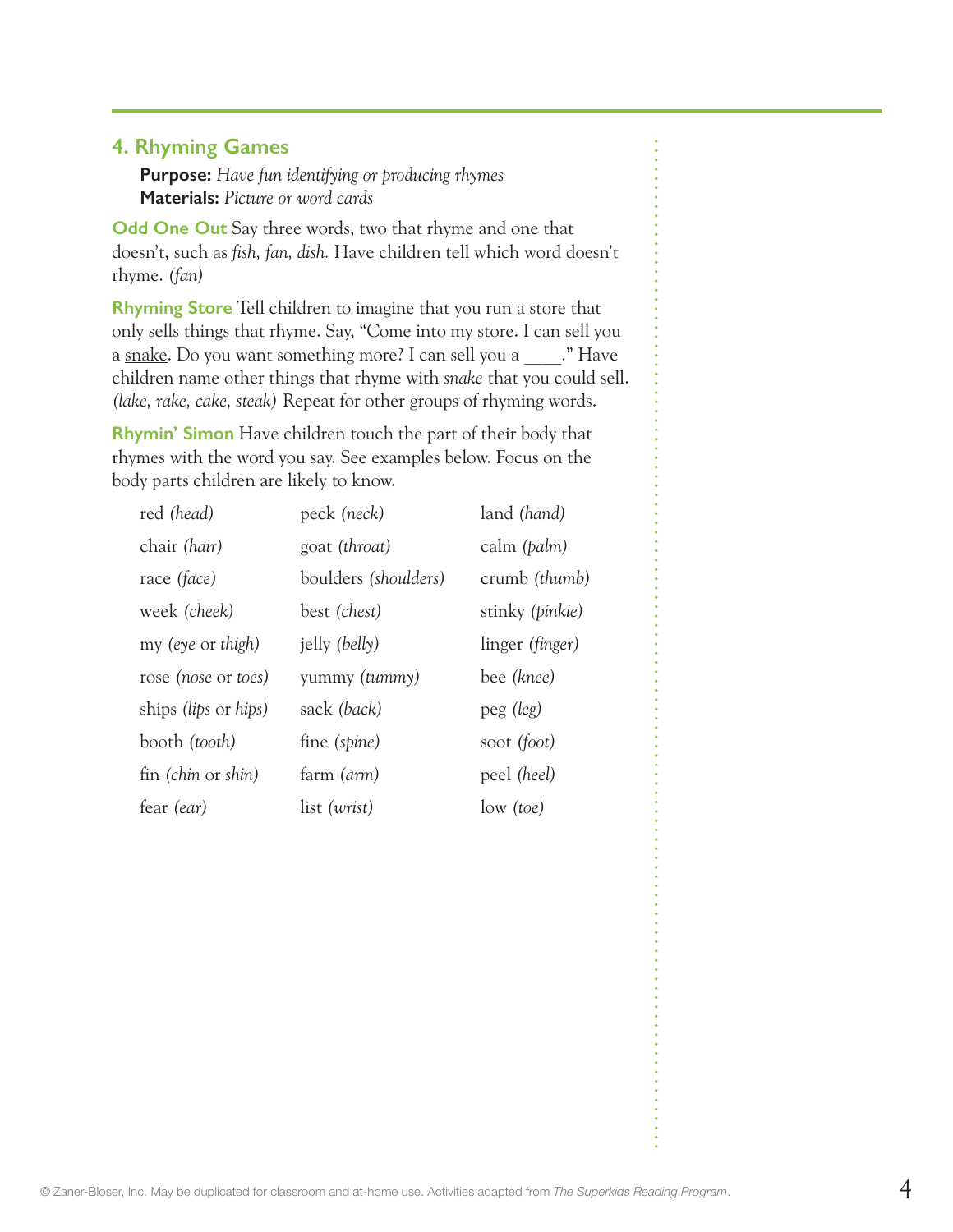





**Rhyming Names** Have children invent rhyming names for pets, such as *Matt the cat, Jake the snake, Myrtle the turtle, Honey the bunny, Noah the boa, Ferbil the gerbil.*

**Rhyming Numbers** Have children say the number that rhymes with a word you say, such as *fun (one), shoe (two), free (three),* and so on. Repeat for colors *(shoe, blue)* or animals *(wig, pig).*

**Rhyming Pop Up** Have children sit down. Tell them you will say a word and if their name rhymes with that word, they should pop up out of their seats. Use real or nonsense words to make rhymes for children's names.

**Rhyming Concentration** Gather or make pairs of picture cards whose names rhyme, such as *tree*, *bee*. Review the pictures and names with children. Mix the cards and place them facedown on a table. Have children take turns drawing two cards, saying the picture names, and telling if the names rhyme. If they do, the child keeps the pair. If not, the child returns the cards facedown in their original positions. Play until all pairs have been matched. For older children, use word cards instead of picture cards. Initially, use pairs of words whose ending sounds have the same spelling, such as *snail* and *pail.*  For greater challenge, include words whose ending sounds are spelled differently, such as *snail*, *whale.*